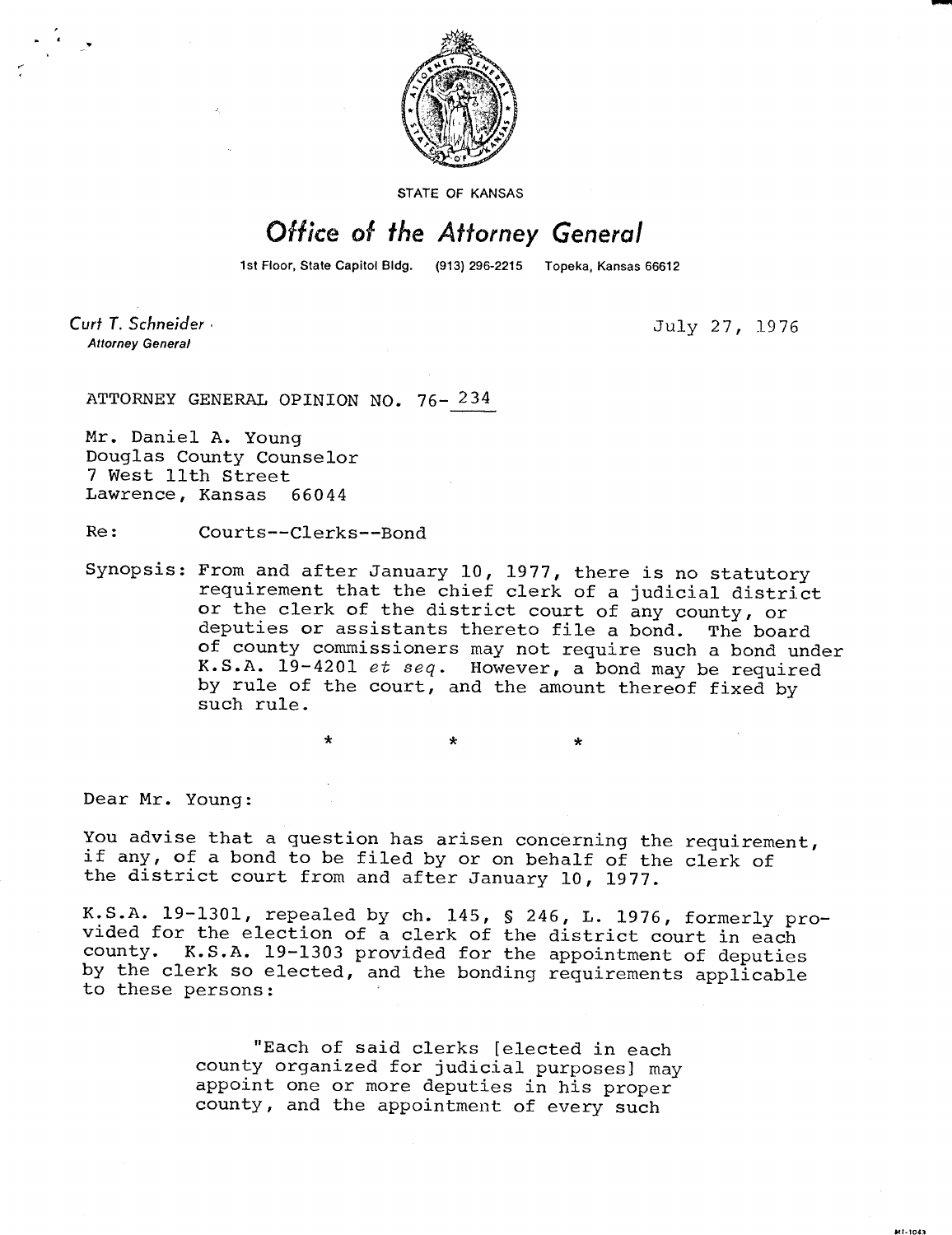Mr. Daniel A. Young Page Two July 27, 1976

> deputy shall . . . continue during the pleasure of the clerk; and every such clerk may secure one or more corporate surety blanket or blanket position bonds, or individual bonds, issued by a company authorized to do business in this state covering any or all of his deputies and employees in such amount or amounts as may be recommended by said clerk to and approved by the board of county commissioners. . . . Cost of said bond or bonds covering said deputies or employees shall be paid from the county general fund; and said clerk shall be liable on his bond for any default, neglect or misconduct of his deputies or employees: Provided, In such cases the bond of the clerk shall be excess only over any valid and collectible blanket or individual bonds covering the deputies or employees primarily liable . . . . "

This section was not repealed. The section refers to a bond pro-. cured by a clerk of the district court elected in each county, covering deputies and employees thereof appointed by said elected clerk. As you point out, under ch. 146, § 31, L. 1976, the administrative judge of each judicial district shall appoint a chief clerk, and in multi-county judicial districts, that judge shall also appoint a clerk of the district court in each of the counties. The administrative judge shall also appoint the deputies, assistants and other clerical personnel of the clerk in each county.

Technically, by its express terms, the bonding requirements of K.S.A. 19-1303 apply only to elected district court clerks, and to deputies and assistants appointed by them. It does not apply, on its face, to chief clerks of judicial districts, to appointed district court clerks serving in each county, and to their assistants and deputies who are appointed by the administrative judge in each district.

Certainly, the first portion of K.S.A. 19-1303 is repealed by necessary implication, for its appointment provisions flatly contradict those of ch. 146, § 31, L. 1976. It may be argued that nonetheless, the bonding requirements of this section should be deemed to continue in effect, there being nothing in ch. 146, L. 1976, or any other 1976 enactments directly in conflict therewith. However, those bonding provisions apply to elected clerks, and to deputies appointed by them. With the appointment of deputies and assistants to the district court clerk directly by the administrative judge of the district, there is little reason for the surviving requirement that the clerk shall be liable on his or her bond for any default, neglect or misconduct of